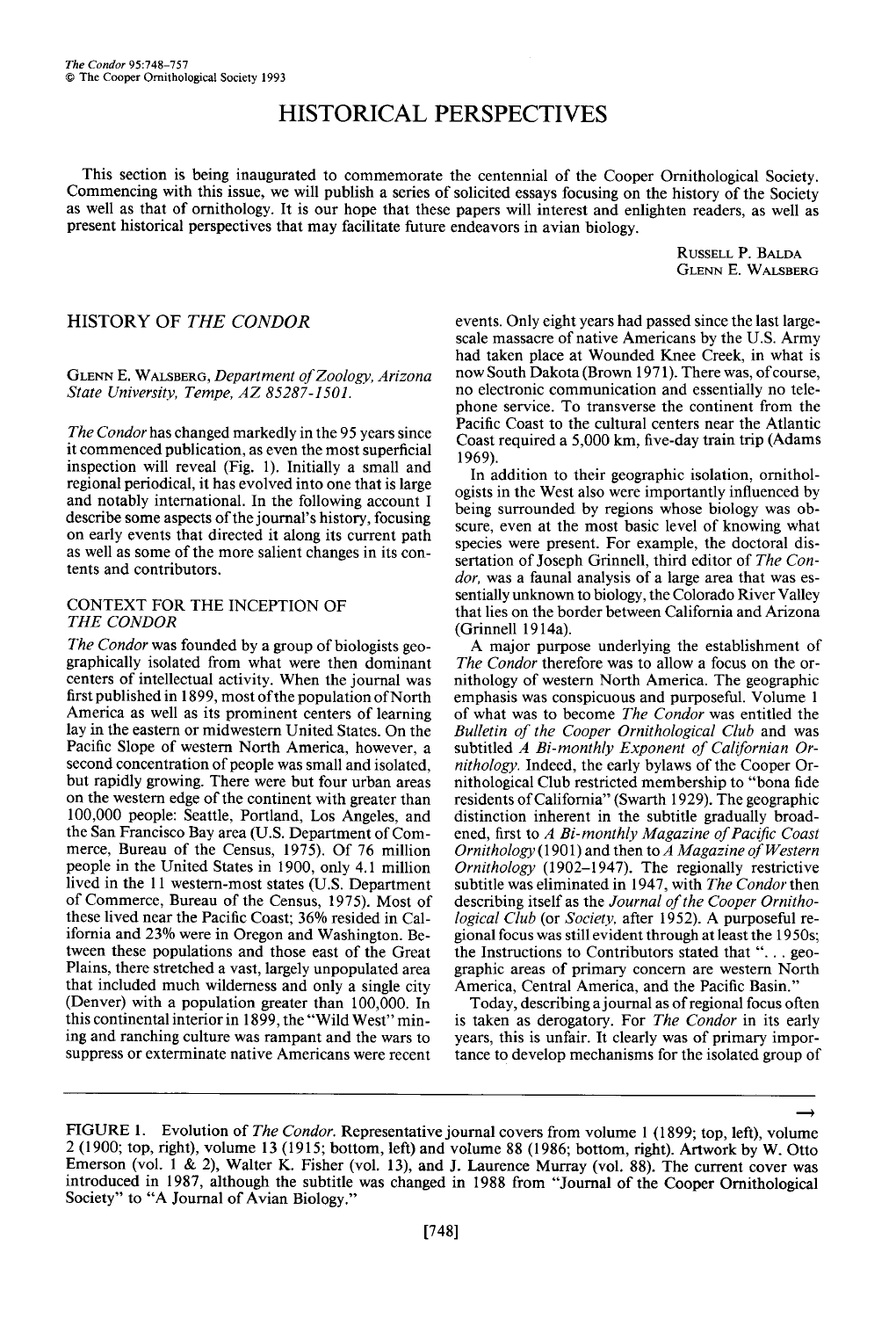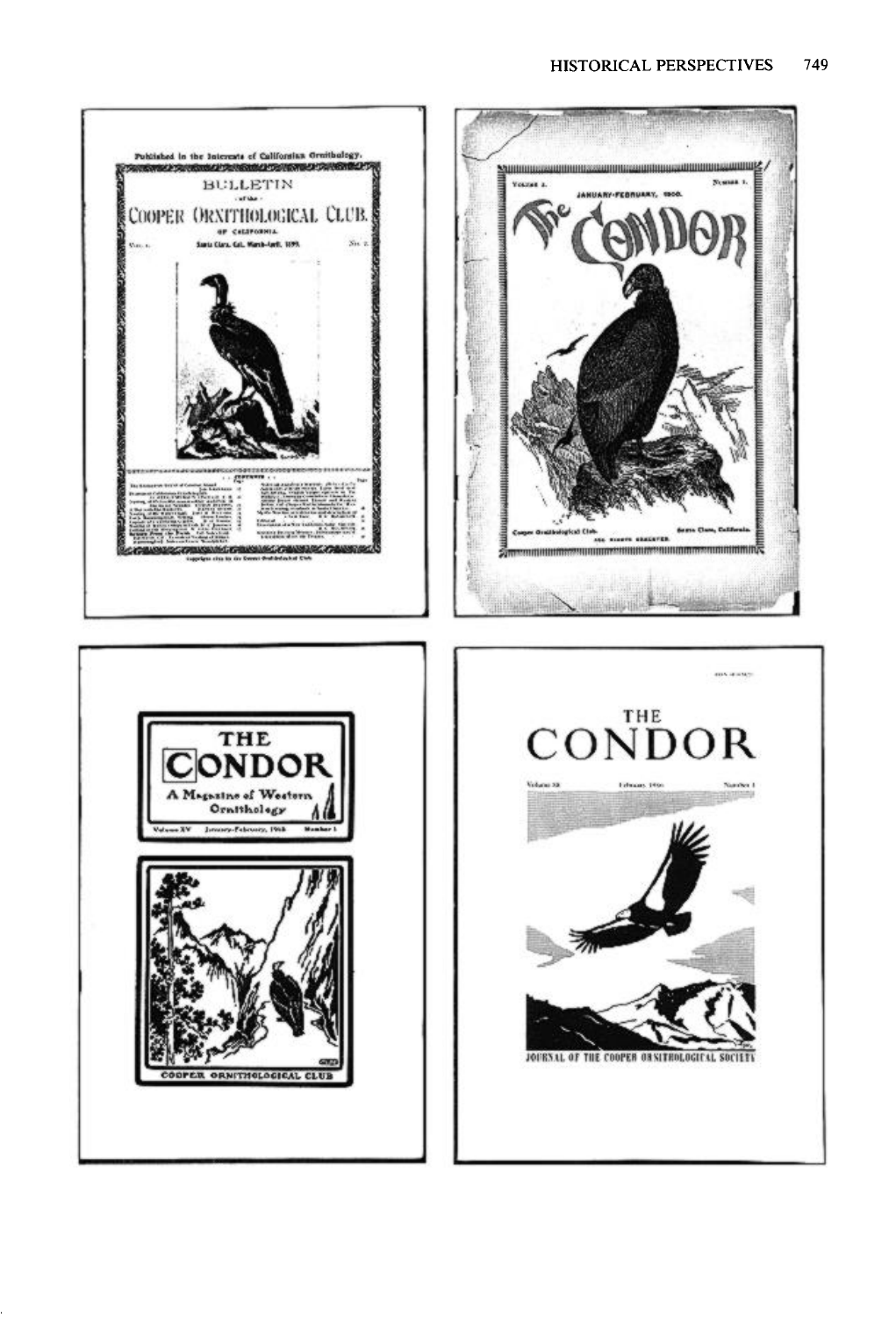**scholars in the West to communicate with each other and to allow a special focus on the biology of western North America. The establishment of a separate ornithological society and journal in that region thus was both logical and fortunate for avian biology.** 

# **EARLY HISTORY**

**The Cooper Ornithological Club was first organized in 1893 in San Jose, California. The group initially was small, totaling only 17 members by the end of that year (Swarth 1929). Commencing in 1894, the first official organ of the club was The Nidiologist. That journal, edited and published by H. R. Taylor, halted publication in 1897. The Osprey, a monthly magazine of which Chester Barlow, first editor of The Condor, had been a founder (Allen 1896) was the club's outlet in 1897 and 1898 (Swarth 1929). It rapidly fell into disfavor with the membership because of the reduced space that the editor, Elliot Coues, would devote to Cooper Club matters (Barlow 1898). In 1898, therefore, the club resolved to publish its own periodical. This was courageous, considering the slender resources of the group. At one meeting during this period, it was announced that "the receipt of 10 cents in the previous month has brought the treasury up to the amount of twenty-five cents" (Swarth 1929)!** 

**TABLE 1. Editors of The Condor and years in which they served.** 

| <b>Chester Barlow</b>    | 1899-1902 |
|--------------------------|-----------|
| Walter K. Fisher         | 1902-1905 |
| Joseph Grinnell          | 1906-1939 |
| Alden H. Miller          | 1939-1965 |
| James R. King            | 1966-1968 |
| <b>Ralph Raitt</b>       | 1969-1971 |
| Francis S. L. Williamson | 1972-1974 |
| Peter Stettenheim        | 1975-1985 |
| Martin L. Morton         | 1986-1990 |
| Glenn Walsberg           | 1991–     |
|                          |           |

**In 1899, therefore, the Bulletin of the Cooper Ornithological Club was initiated with Chester Barlow as editor. Barlow was a young, enthusiastic, and energetic ornithologist who was a considerable force in the pioneering years of the society (Allen 1903, Taylor 1903). He played key roles in stimulating the formation of the club, organizing it and its meetings, and encouraging it to publish its own periodical. Barlow edited the journal for four years, before dying at the age of 28 from** 



**FIGURE 2. Size of annual volumes of The Condor. All values are normalized to lengths equivalent to that which would be required to publish the same material in the journal's current format by taking into account alterations in the number of characters per page.**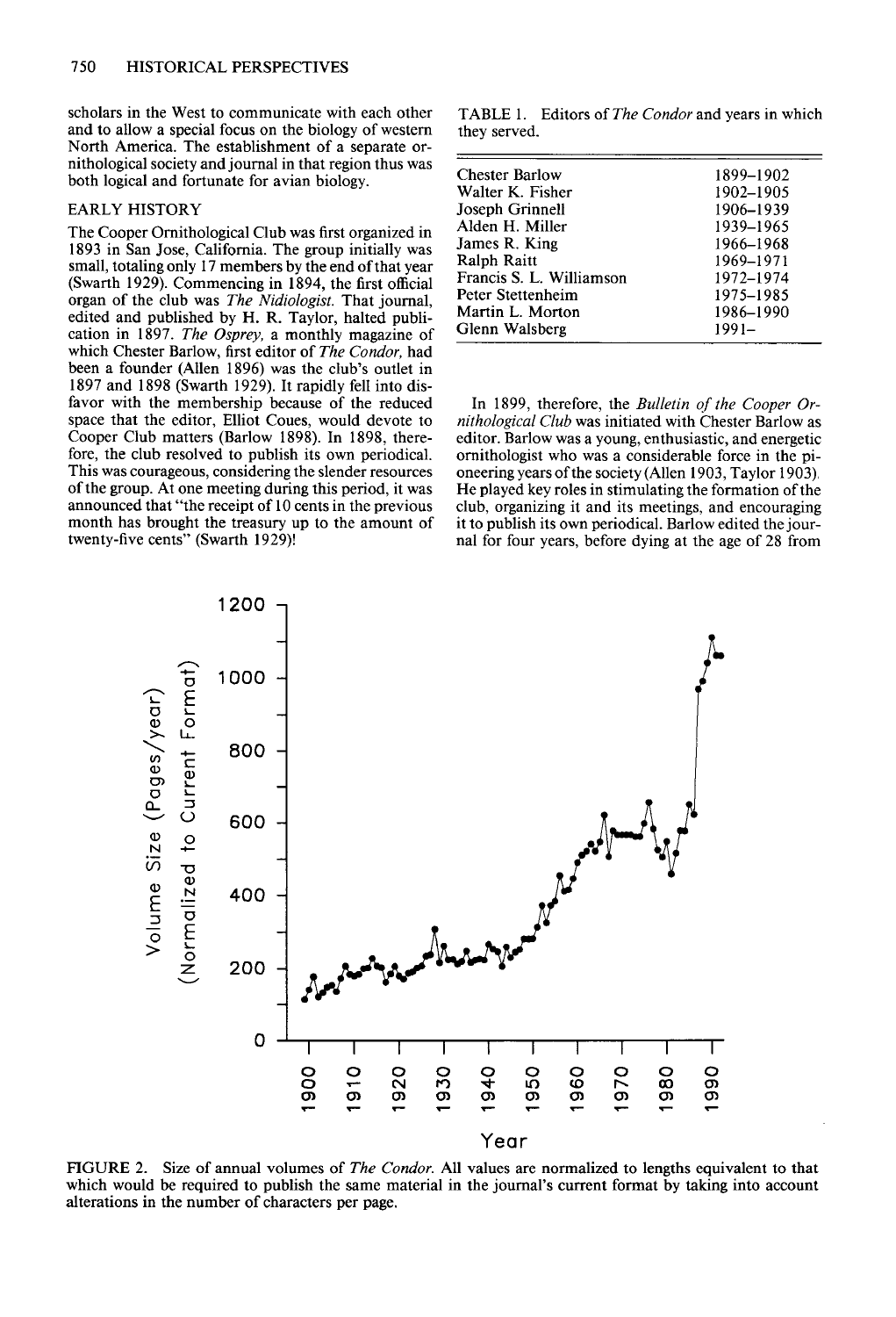

**FIGURE 3. Annual membership dues for the Cooper Ornithological Society. Data are presented both in actual dollar values for the year of publication as well as values normalized to 1992 dollars. The latter normalization accounts for changes in the purchasing price of the dollar and is based upon the Consumer Price Index published monthly in the Monthly Labor Review or its antecedent the Monthly Review of the United States Bureau of Labor (U.S. Dept. of Commerce, Bureau of Labor Statistics, 19 19-1944; U.S. Dept. of Commerce, Bureau of Labor Statistics, 1945-1992).** 

**tuberculosis. He was succeeded by Walter K. Fisher, who served for three years. (Of the first four editors, three died in office. Fisher survived the job, but fled to invertebrate biology after his experiences as an ornithological editor.) The journal's name was changed to The Condor in 1900, based upon concerns that the previous name was cumbersome. The first printer was**  Charles A. Nace, who published the journal for the next 25 years. Nace was an opportune choice, as he **was a rather casual individual. This trait caused difficulties when expressed in his correcting of proofs, but was more than compensated for by his similar nonchalance in financial matters. He "did not regard the prompt payment of bills as essential to his happiness," which was important in his ability to deal with omithologists (Swarth 1929).** 

**In 1906, Joseph Grinnell assumed the editorship. Grinnell stands as one of the most prominent zoologists in the history of western North America and undoubtedly has been one of the people who most influ-** **enced The Condor. Not only was he editor during early developmental phases of the journal, he held the position for 34 years-longer than any other person. Editors since 1965 typically have served 3-5 years. Peter Stettenheim showed exceptional tenacity and held the position for 11 years. Grinnell and his successor Alden H. Miller, however, served for extraordinarily long periods (Table 1). For the first two-thirds of The Condors ' history, therefore, it was edited by Californians. Indeed, for 58 years the editorial office resided within the Museum of Vertebrate Zoology of the University of California at Berkeley. Some of Grinnell's procedures were striking for their democracy, reflecting the much smaller size of the Cooper Ornithological Society (COS) at the beginning of this century. In 1907, for example, Grinnell asked members to vote on several editorial issues such as whether the metric system, antecedent to the modem SI system of units, should be used exclusively. The membership rejected this apparently radical notion, l&5. (Today, by editorial fiat rather**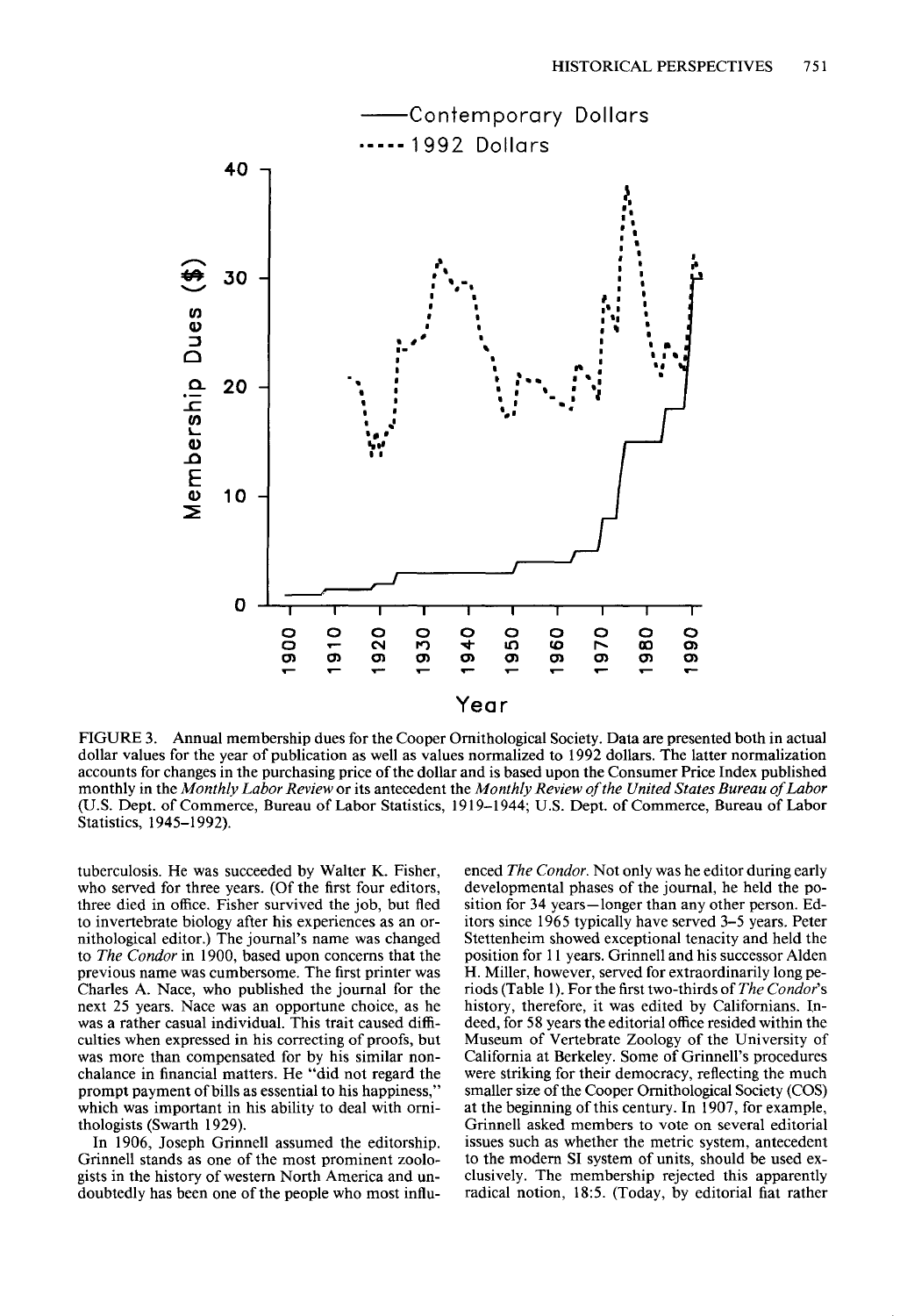

**FIGURE 4. Cost of The Condor to members of the Cooper Ornithological Society, calculated on a per-page basis. Values were calculated by combining data presented in Figures 1 and 2. All values are normalized to lengths equivalent to that which would be required to publish the same material in the journal's current format by taking into account alterations in the number of characters per page. Costs are calculated for both actual dollar values at the time of publication as well as values normalized to 1992 dollars, as described for Figure 2.** 

**than democratic consent, the SI system is used exclusively.) Grinnell also asked the membership's opinion on an issue that could have greatly affected the journal's development: he wanted to expand it to deal with all vertebrates (Grinnell 19 14b). Although most members apparently supported this, Grinnell withdrew his suggestion because of the limited enthusiasm of the ma**jority and the intense opposition of the minority (Grinnell 1914c). Grinnell also was an advocate of "simplified **spelling," a controversial turn-of-the-century movement intended to create a more phonetic version of written English. Thus, early issues of The Condor often included phrases such as "a monograf on fesants."** 

**When Joseph Grinnell died in 1939, Alden H. Miller-Grinnell's former student and Associate Editor of 7% Condor since 1933-assumed the editorship as well as Grinnell's position as Director of the Museum of Vertebrate Zoology. Similar to Grinnell, Miller was a scientist of diverse interests who appreciated laboratory, field, and museum approaches. His research interests encompassed systematics, paleobiology, molt,** 

**anatomy, ecology, and physiology (Davis 1967). This breadth was fortunate, because Miller held the editorship for 26 years. During this period, Miller was importantly aided by his students whom he involved in the editorial process in the capacity of both Associate Editors and Assistant Editors. Associate Editors in**cluded, for example, Frank A. Pitelka (1946-1962), **John Davis (1959-1965) and Ned K. Johnson (1965). Pitelka's 17 years of service as Associate Editor were exceeded only by Jean M. Linsdale, who served from 1929 to 1950. At times of extended absence by Miller, Associate Editors such as Pitelka took full charge of the journal for periods of months and saw entire issues through the publication process (F. A. Pitelka, pers. comm.). The last of Miller's Associate Editors were Ned K. Johnson and John Davis. They essentially became acting Editors in 1965 in the interim between Miller's death and James King's assumption of the editorship, and were responsible for the final issue produced at Berkeley.** 

**The broadening range of submissions to The Condor**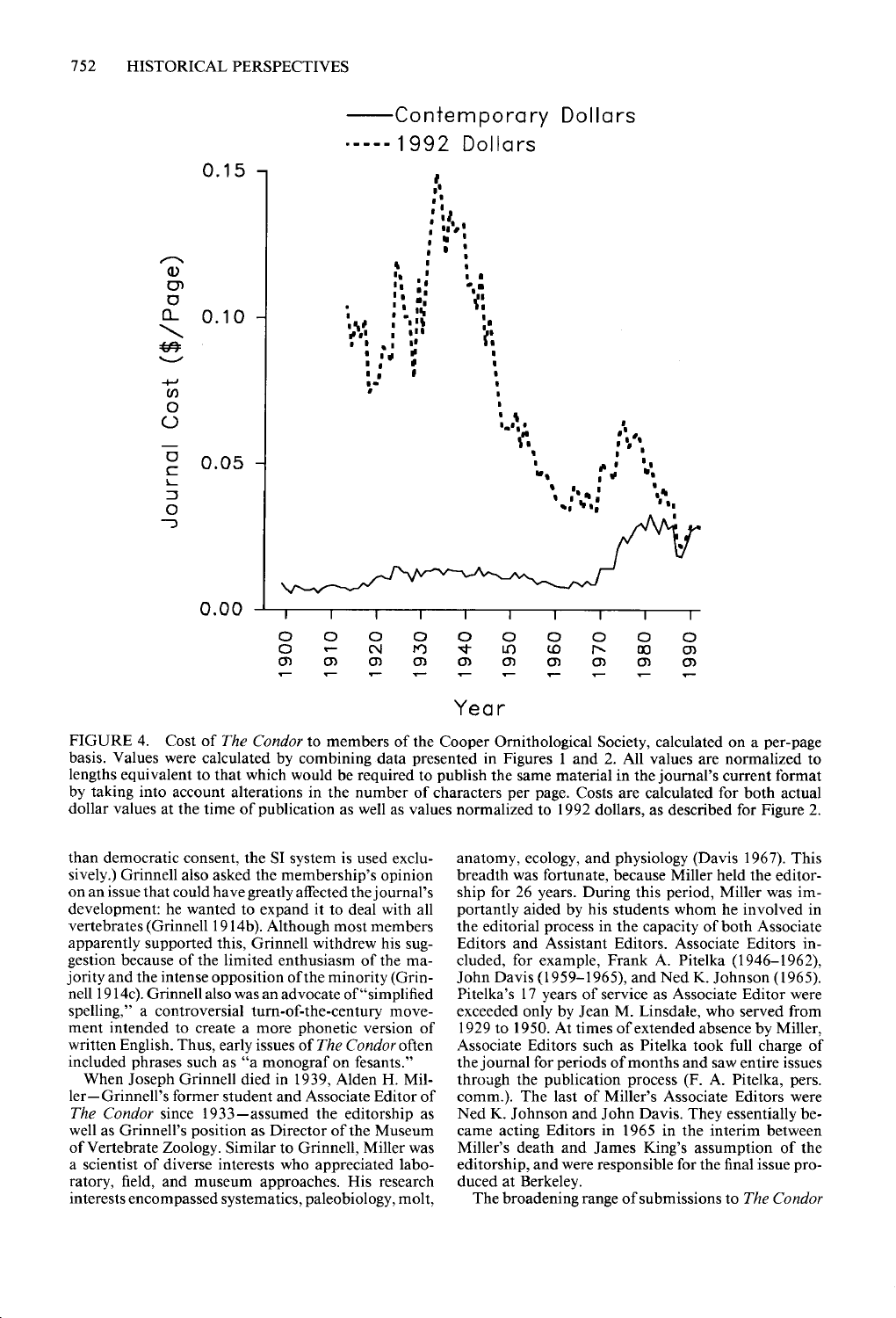

**FIGURE 5. Geographic location of authors publishing feature articles in The Condor. Data are for entire annual volumes, collected at five-year intervals from the inception of the journal. Data also are presented for the most recent annual volume (1992).** 

led to the formation of an editorial board in 1951 to **advise on acceptability of manuscripts for publication. It apparently was James Ring, however, who instituted a system by which essentially all submissions were subjected to external peer review. Ring, then an Associate Professor of Zoophysiology at Washington State University, assumed the editorship after Miller's death in 1965. For the first time, therefore, the editorial office left California. Subsequent editors resided in New Mexico (Raitt), Maryland (Williamson), New Hampshire (Stettenheim), California (Morton), and Arizona (Walsberg).** 

**Ring's editorship also marked the clear separation of the editing of The Condor and Pacific Coast Avifauna. The latter had been initiated in 1900 as the monograph series of the COS. The first 34 volumes of Pacific**  Coast Avifauna were edited either by The Condor's **editor or co-edited by that person and Associate Editors. Volume 35 of Pacific Coast Avifauna, however, was edited by John M. Davis and Gene M. Christman at Berkeley while James Ring was editor of The Condor. This separation of responsibilities continued through the subsequent, and final, two volumes of Pacific Coast Avifauna and the 14 volumes to date of its successor, Studies in Avian Biology (initiated in 1978). Lesser known and, alas, extinct is a third publication** 

**by the Society that was issued at meetings in the 1920s. Entitled The Buzzard and "published by the Cuckoo Ornithological Club" with the motto "Veritas vomicus," this lampoon provided worthy competition for The Auklet.** 

# **CHANGES IN JOURNAL SIZE AND COST**

**Since its inception, The Condor has expanded more than nine-fold in size (Fig. 2). During Grinnell's tenure from 1907 until 1939, the journal gradually enlarged from the equivalent of 173 to 223 current-format pages. The growth rate increased under Alden Miller's stew**ardship, with The Condor stabilizing at 510-560 cur**rent-format pages in the early 1960s. Size again increased dramatically when Martin Morton was editor in the late 1980s and reached its current level of about 1,000-l, 100 pages per year. This is the greatest size of any major ornithological journal.** 

**Not unexpectedly, increased journal size and monetary inflation combined to substantially increase apparent costs to members (Fig. 3). Starting at \$ I in 1899, annual costs to COS members increased only gradually for many years and were still merely \$5 in 1969. Since then, rates have increased more rapidly and now stand at \$30. The bases of these increases cannot be neatly dissected, but some insights are possible. Remarkably,**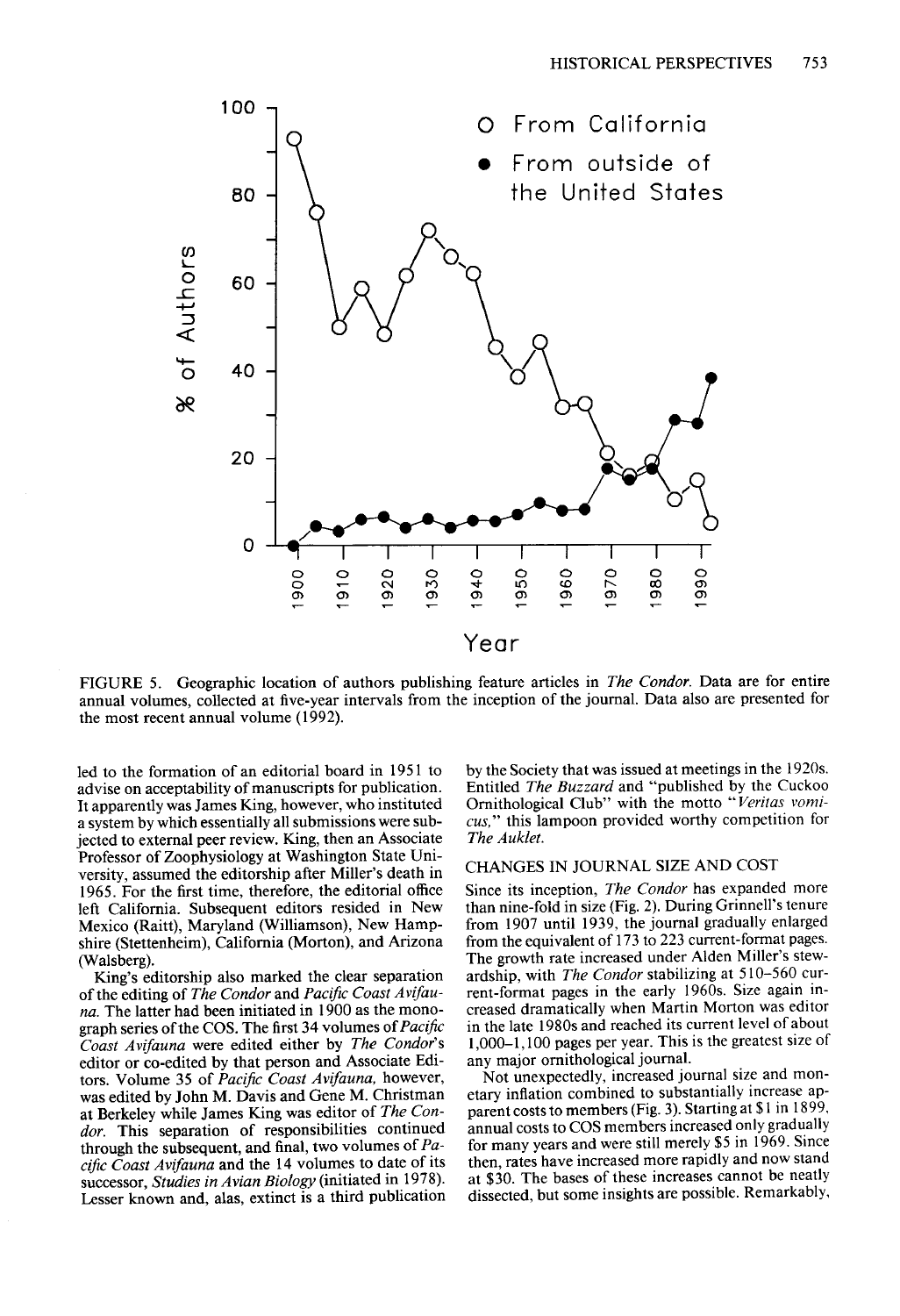

FIGURE 6. Frequency at which articles included a substantial focus on particular subdisciplines of avian biology. Values are for feature articles only and do not subsume Short Communications or papers published in the antecedents to that section. Individual papers commonly focus on multiple areas; thus, a single paper may be counted more than once and the values for the bars do not sum to 100%. Data are for entire annual volumes,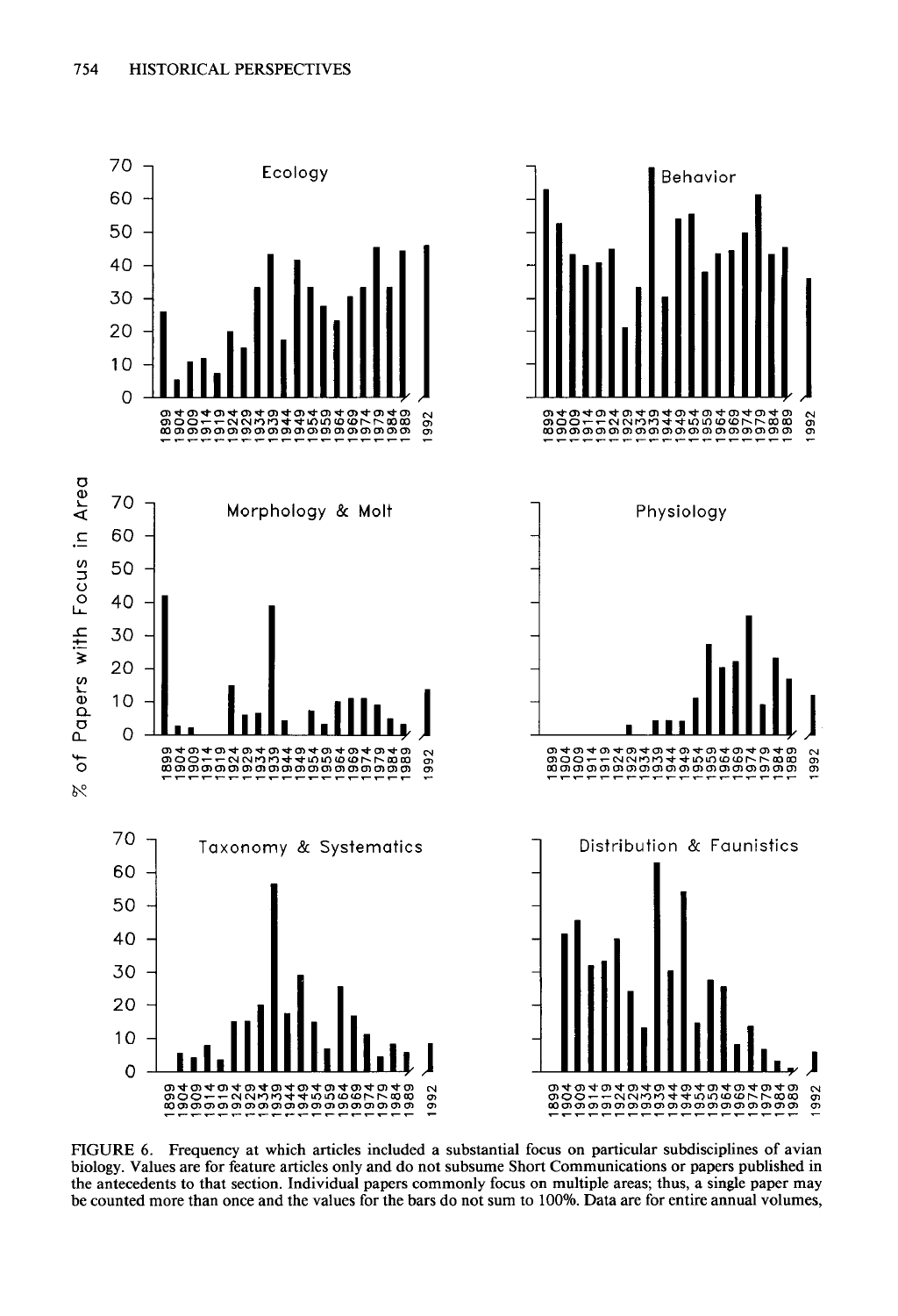

collected at five-year intervals from the inception of the journal. Data also are presented for the most recent annual volume (1992). Obviously, identification of subdisciplines and assignment of papers to them is highly subjective and idiosyncratic to the author.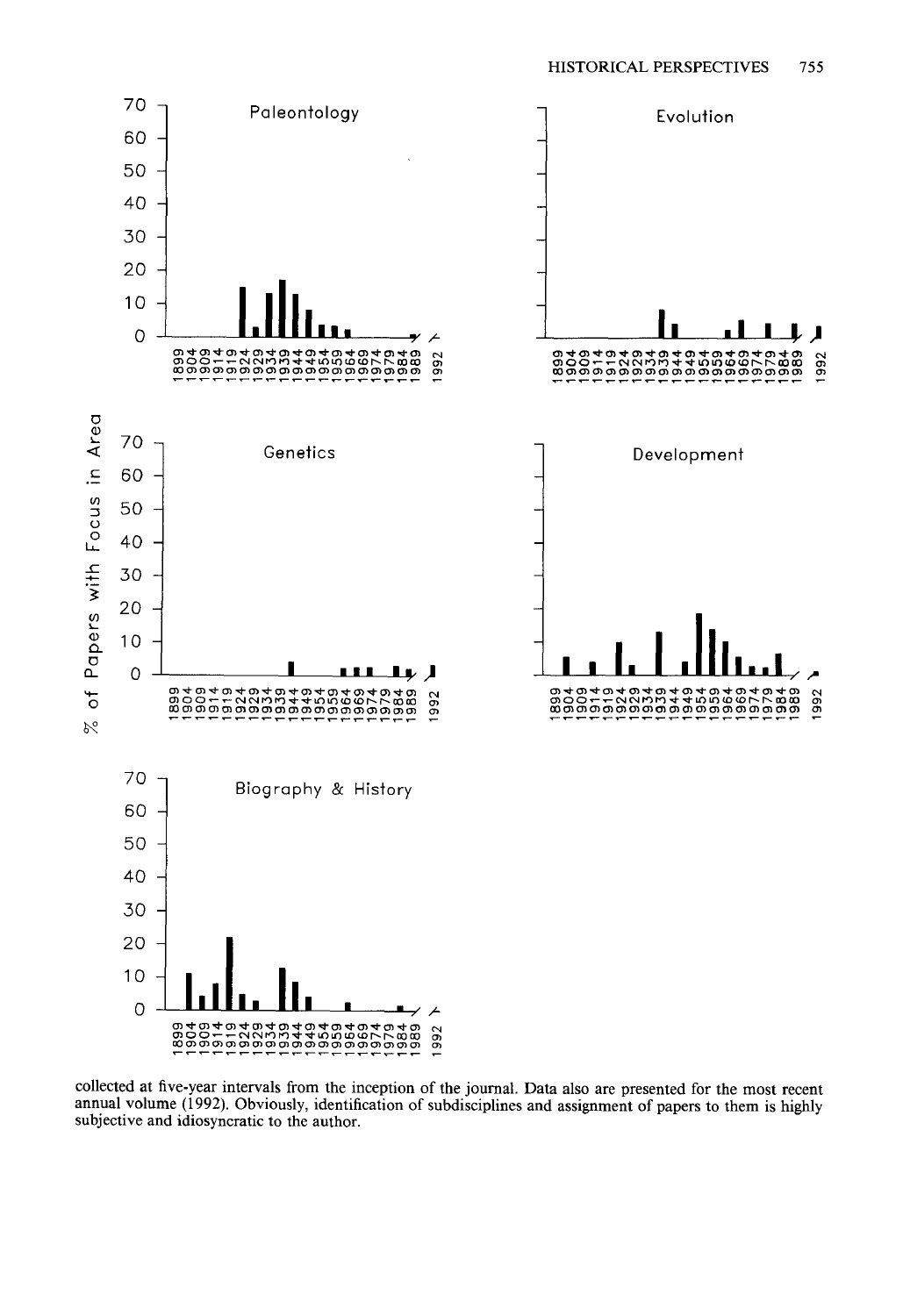**these indicate that The Condor has substantially decreased in its relative cost. A major factor is the great decline in the purchasing power of the American dollar in the last 90 years. In 1913, for example, \$1 had purchasing power equivalent to \$13.96 in 1992 funds (Eisele 1975, U.S. Dept. of Labor, Bureau of Labor Statistics 19 19-1944, U.S. Dept. of Labor, Bureau of Labor Statistics 1945-1992). Accounting for such changes reveals that current membership dues are similar to those of 60 years ago. Given the increase in journal size, costs per page (normalized to 1992 dollars)**  have declined precipitously with time (Fig. 4). For ex**ample, costs in the 1930s averaged about \$0.13 per current-format page. Costs today are about \$0.03 per page, or 77% lower.** 

**Many mundane examples of historical price changes could be cited to reinforce this conclusion that the relative cost of The Condor has greatly declined. In 1935, for example, the first edition of A Field Guide to the Birds by R. T. Peterson was advertised for \$2.75 in Bird-Lore(vol.37). In the same year, a COS member paid dues of \$3.00 and received an annual volume of The Condor that was equivalent in length to about 249 current-format pages. The 1935 price ofthe book therefore would purchase the equivalent of about 228 current-format pages of the journal. Peterson's book, remarkably, is still in print 58 years later and the fourth edition costs \$17.95 (from Books in Print). COS dues are now \$30, for which a member received an annual set of The Condor totalling 1,060 pages in 1992. Thus, the current price for the field guide equals the cost of about 636 pages of the journal; this is nearly three times more than in 1935. Economic and monetary systems are notoriously resistant to credible analysis and have altered dramatically during the last 90 years. It is clear, however, that The Condor is a better bargain today than in the past.** 

## **CHANGES IN JOURNAL CONTENT**

**Since 1899, The Condor has changed from a regional journal to one that is truly international. This, of course, is associated with its increased prominence, the tremendous strengthening of academic and scientific institutions in western North America, and the complete integration of this region within the global intellectual network. A useful index of this internationalization is the location of contributing authors (Fig. 5). In 1899, nearly all were from California. By 1992, only 5% were located in that state. The representation of authors from outside of the United States has increased in a**  complementary fashion. Prior to the middle 1960s, **non-U.S. authors typically accounted for only 3-10% of the total (Fig. 5). This percentage has increased steadily since then. The bases for this increase are doubtlessly complex, but it is striking that increased international contributions coincided with the end of a long-standing editorial policy favoring publication of papers by members of the Cooper Ornithological Society. The journal was, of course, first created as an outlet for publications by members of this group. When Grinnell was editor, the Information to Contributors simply stated that "Articles . are published by Club members" and this policy remained during Alden Miller's tenure as editor, although it was occasionally relaxed. Given that the Society was primarily a regional** 

**organization, this certainly discouraged submissions from scientists in other geographic areas and consequently reinforced the regional focus. James Ring eliminated this preference when he assumed the editorship in 1966. Ring considered a regional focus to be outdated and counter-productive; soon after this change, submissions by authors outside of North America increased substantially (J. R. Ring, pers. comm.). By 1992, fully 40% of the papers published were written by scientists outside of the United States (Fig. 5).** 

#### **TOPICAL REPRESENTATION**

**The subjects addressed in The Condor vary widely, with the only restriction currently being that they pertain to the biology of wild species of birds. Clearly, the emphases within each of the broad areas identified in Figure 6 have changed dramatically over the years. I leave to authors of future essays in this section to describe the history of particular disciplines, but will note some large-scale trends. One is that current papers tend to be much more quantitative and more frequently comparative or experimental rather than only descriptive. The increasingly quantitative and statistical nature of papers is, in itself, challenging to quantify. One simple measure is whether authors incorporated any index of statistical dispersion or variability in their**  articles. Such use was first noticeable in the 1940s, but **occurred in less than one-third of papers published before 1960. Employment of these indices increased dramatically after the 1960s and now are used in more than 95% of feature articles.** 

**Clearly, bird behavior has been a frequent focus, as has been avian ecology (Fig. 5). Although consistent themes in The Condor, the content of such papers has changed markedly from being almost always anecdotal and descriptive accounts to current papers that typicallv are experimental or comparative studies. Not un**expectedly, reports of bird distribution and faunistic **analvses were much more common earlv in the iournal's history when it had a specific regional focus and when bird distribution in western North America was poorly known. During the period in which these papers were relatively most frequent, they usually dealt with the western United States, western Canada, or Mexico. This emphasis has dwindled, as has the mid-century emphasis on taxonomy and systematics that also dealt largely with forms characteristic of western North America or Central America. The area that has shown the greatest increase in frequency within the last 40 years is avian physiology, reflecting an increased emphasis upon experimental approaches to avian biology (Fig. 6). For many years, The Condor was one of the most important outlets for such research. Since the late 1970s however, the fractional representation of such contributions has markedly declined. Inspection of my personal reference system strongly suggests that workers in this area simply have turned more frequently to a wide range of other journals in which to publish their work.** 

**Finally, note the larger fraction and greater absolute number of papers devoted to paleontology from the 1920s through the 1940s than is currently the case. Most of these papers were produced by just three workers: Loye Miller, Hildegarde Howard, and Alexander Wetmore. This exemplifies the influence that a very**